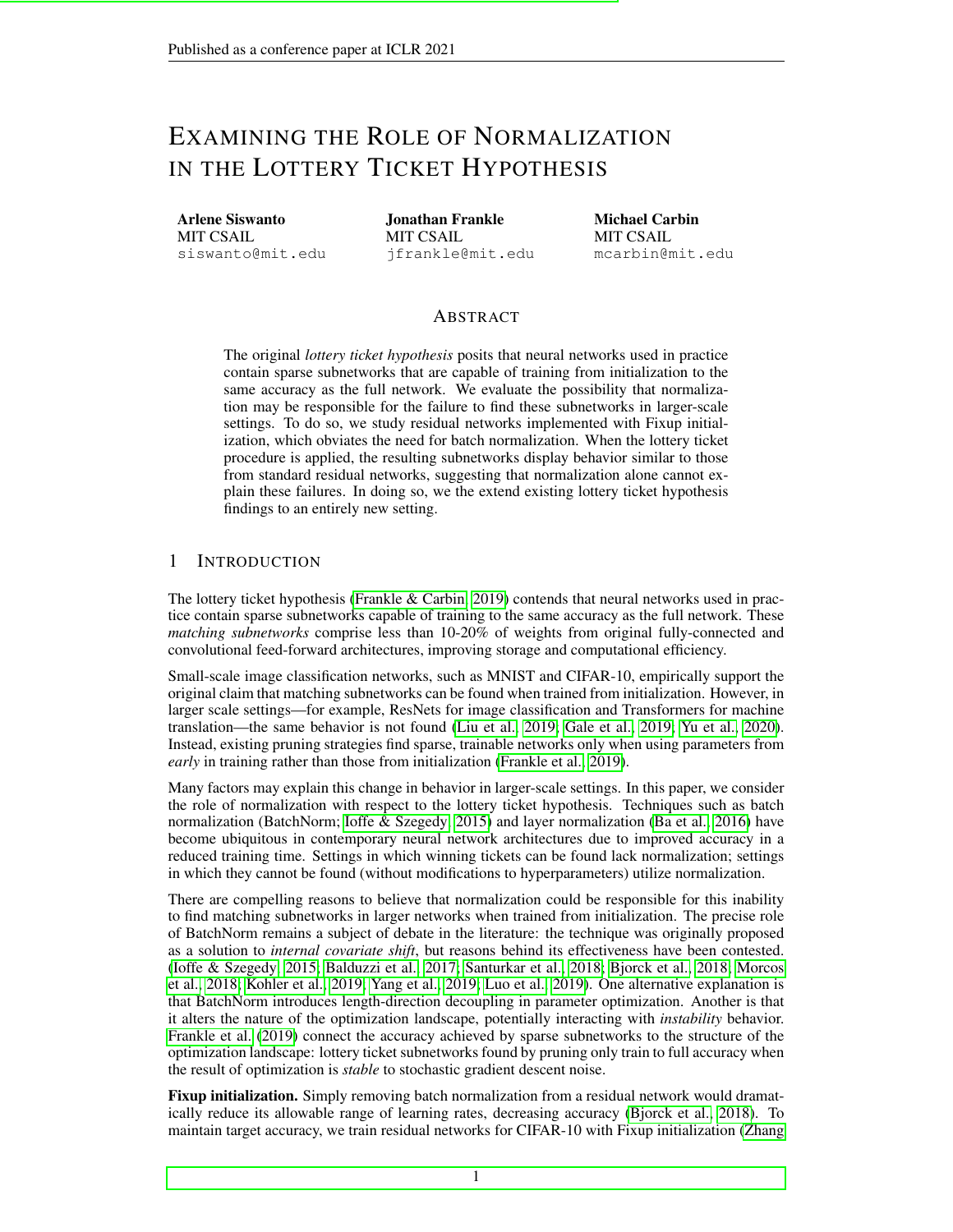[et al., 2019\)](#page-4-1), an initialization scheme that makes it possible to train ResNets *without* batch normalization to standard performance with standard hyperparameters. By doing so, we can evaluate the properties of sparse subnetworks found in networks trained with and without batch normalization.

**Potential outcomes.** Applying the procedure outlined in the original lottery ticket paper (Frankle  $\&$ [Carbin, 2019\)](#page-3-0) to residual networks, we expect one of three behaviors from the subnetworks that use Fixup initialization in place of batch normalization:

- *Matching subnetworks can be found at increased sparsities.* Such a behavior would offer evidence that batch normalization hinders the behavior of the lottery ticket hypothesis on larger networks.
- *Matching subnetworks can be found only at decreased sparsities.* This would offer evidence that the current behavior is reliant on some component of batch normalization.
- *Pruned Fixup and BatchNorm subnetworks exhibit similar properties*. This would imply that batch normalization is not responsible for the behavioral change of the lottery ticket hypothesis on larger networks. In addition, it would demonstrate that the lottery ticket observations are robust to changing the normalization scheme of the network.

Results. We find that the third outcome holds. Specifically, residual networks trained using Fixup initialization exhibit lottery ticket behavior. Neither standard ResNets (with BatchNorm) nor Fixup ResNets find winning tickets at initialization; accuracies of the subnetworks early in training for Fixup networks are comparable to those found in standard ResNets. We conclude that normalization alone cannot explain the inability to find winning tickets in larger-scale settings. However, in doing so, we reveal that subnetworks originating from Fixup's BatchNorm-free regime also display known lottery ticket behaviors, namely the presence of sparse, trainable subnetworks early in training.

# 2 METHODOLOGY

The original lottery ticket hypothesis describes the following procedure to find matching subnet-works from initialization [\(Frankle & Carbin, 2019\)](#page-3-0). This procedure successfully discovers matching subnetworks in the small-scale image classification networks described earlier in the text:

- 1. Randomly initialize a dense neural network and store these weights
- 2. Train the network to completion
- 3. Globally prune  $p\%$  of weights with the smallest magnitude
- 4. Reset the remaining parameters to their stored weights
- 5. Repeat steps 2-4 until reaching the desired level of sparsity—the resulting subnetwork should contain significantly reduced parameters yet perform to similar accuracy

Modification for larger networks. To analyze the behavior of the hypothesis on larger networks, follow-up work introduced the concept of *rewinding* [\(Frankle et al., 2019\)](#page-3-3). To rewind to a specified point early in training, store the weights obtained at this point at each iteration (step 2). Then reset the parameters (step 4) to these stored weights rather than weights from initialization. Prior lottery ticket work on larger networks reveals that, though matching subnetworks cannot be found when rewinded to initialization, they can indeed be found when rewinded to points early in training.

Fixup implementation. To analyze performance in larger networks, we apply the lottery ticket procedure to ResNet-20 with standard batch normalization as well as ResNet-20 with *fixed-update initialization* (Fixup initialization) at various rewinding points. Fixup initialization [\(Zhang et al.,](#page-4-1) [2019\)](#page-4-1) is a scheme that aims to enable residual networks to achieve comparable performance on image classification and machine translation tasks, without the use of normalization.

The initialization was designed such that the gradient updates to the network function are independent of network depth, informed by the derivation of a lower bound of the gradient norm at initialization. In addition to several other modifications (e.g. adding scalar multiples and biases), the procedure involves scaling weight layers inside residual branches by  $L^{-\frac{1}{2m-2}}$ , where L denotes the number of residual branches in the network and  $m$  denotes the number of layers per branch.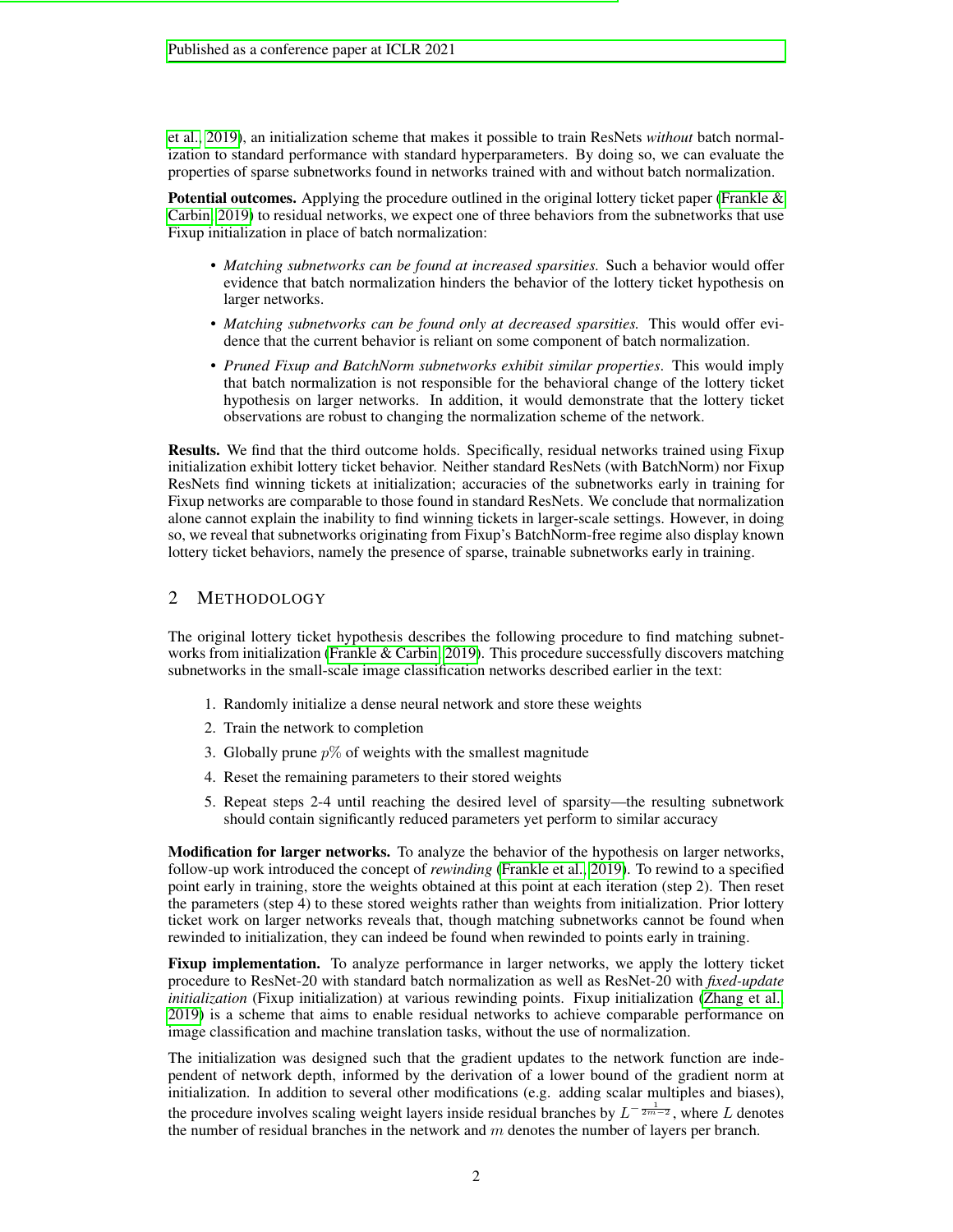

Figure 1: Subnetwork accuracy by pruning iteration at various rewinding points *Left:* Standard ResNet with batch normalization. *Right:* ResNet with Fixup initialization. Both exhibit similar patterns in accuracy; the overall accuracy of Fixup is slightly below that of batch normalization.

## 3 RESULTS

Baseline behavior. Applying the methodology to the original and Fixup ResNet variations allows us to compare the two behaviors. The left plot in Figure 1 displays the behavior of lottery ticket hypothesis procedure on the original ResNet with BatchNorm at various rewinding points. Rewinding to initialization, the subnetwork accuracy decreases as the number of pruning iterations increases. As a result, we are unable to find matching subnetworks at extreme sparsities. Rewinding to points incrementally later in training, subnetwork accuracy gradually and steadily improves such that we begin to find matching subnetworks at later pruning iterations, uncovering behavior that mimics lottery ticket behavior on small-scale networks more closely.

Fixup behavior. In comparison to the original baseline, the Fixup implementation displays an overall accuracy lower by roughly 1-2%. However, we find that both networks follow a similar progression of subnetwork accuracy over pruning iteration. When rewinding to initialization, the subnetwork accuracy steadily drops across pruning iteration. When rewinded to points incrementally later in training, the subnetwork accuracy shows gradual improvement in a manner similar to that of the original baseline. By observation, however, this accuracy fluctuates somewhat erratically when compared to the original BatchNorm variant.

## 4 DISCUSSION AND CONCLUSION

Our foray into batch normalization alternatives began with the intention of investigating why matching subnetworks cannot be found at initialization in larger networks. Exploring the role of normalization in these networks was a logical direction, as networks in which the lottery ticket hypothesis did not perform as expected coincided with networks that adopted batch normalization, a technique that has become a standard component of larger networks. Replacing batch normalization with Fixup initialization, we find that both networks have surprisingly similar behavior: neither finds matching subnetworks at initialization, yet both gradually uncover matching subnetworks when rewound to later points. As a result, we argue that lottery ticket behavior on larger networks is *not* due to normalization and suggest that another factor is responsible for this behavior.

Future work. Alternate schemes exist as replacements to batch normalization. Group normalization [\(Wu & He, 2018\)](#page-3-13) does not take batch size into consideration while normalizing. Weight normalization [\(Salimans & Kingma, 2016\)](#page-3-14) decouples length and direction during reparameterization and, with initialization based on mean field approximation [\(Arpit et al., 2019\)](#page-2-0), achieves comparable performance to batch normalization. A similar exploration of such schemes could provide further evidence that BatchNorm is not responsible for the lottery ticket behavior of larger networks.

### **REFERENCES**

<span id="page-2-0"></span>Devansh Arpit, Victor Campos, and Yoshua Bengio. How to initialize your network? robust initialization for weightnorm resnets. In *Advances in Neural Information Processing Systems*, 2019.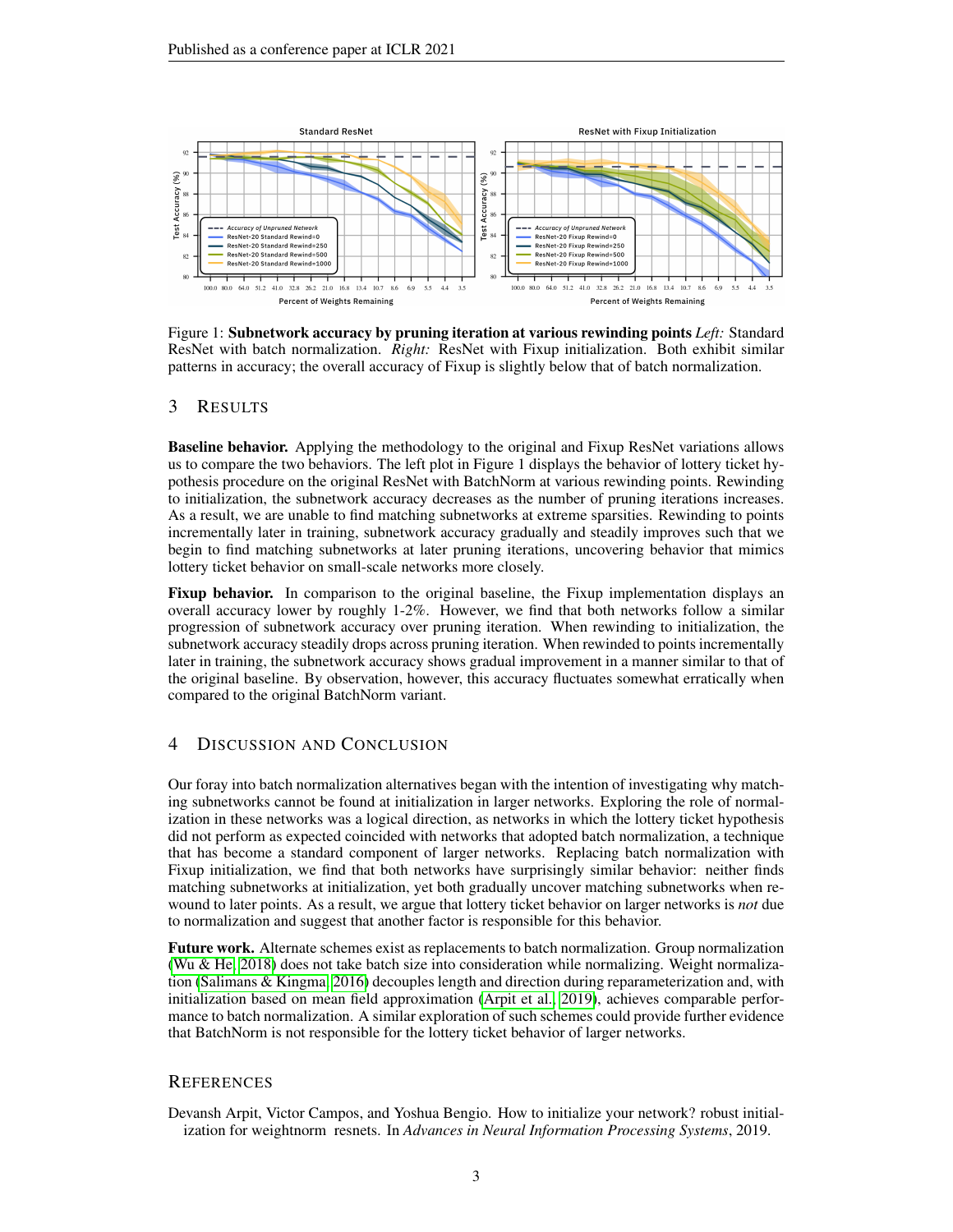- <span id="page-3-5"></span>Jimmy Lei Ba, Jamie Ryan Kiros, and Geoffrey E Hinton. Layer normalization. *arXiv preprint arXiv:1607.06450*, 2016.
- <span id="page-3-6"></span>David Balduzzi, Marcus Frean, Lennox Leary, JP Lewis, Kurt Wan-Duo Ma, and Brian McWilliams. The shattered gradients problem: If resnets are the answer, then what is the question? In *Proceedings of the 34th International Conference on Machine Learning-Volume 70*, pp. 342–350. JMLR. org, 2017.
- <span id="page-3-8"></span>Nils Bjorck, Carla P Gomes, Bart Selman, and Kilian Q Weinberger. Understanding batch normalization. In S. Bengio, H. Wallach, H. Larochelle, K. Grauman, N. Cesa-Bianchi, and R. Garnett (eds.), *Advances in Neural Information Processing Systems 31*, pp. 7694–7705. Curran Associates, Inc., 2018. URL [http://papers.nips.cc/paper/](http://papers.nips.cc/paper/7996-understanding-batch-normalization.pdf) [7996-understanding-batch-normalization.pdf](http://papers.nips.cc/paper/7996-understanding-batch-normalization.pdf).
- <span id="page-3-0"></span>Jonathan Frankle and Michael Carbin. The lottery ticket hypothesis: Finding sparse, trainable neural networks. In *International Conference on Learning Representations*, 2019. URL [https://](https://openreview.net/forum?id=rJl-b3RcF7) [openreview.net/forum?id=rJl-b3RcF7](https://openreview.net/forum?id=rJl-b3RcF7).
- <span id="page-3-3"></span>Jonathan Frankle, Gintare Karolina Dziugaite, Daniel M Roy, and Michael Carbin. Linear mode connectivity and the lottery ticket hypothesis. *arXiv preprint arXiv:1912.05671*, 2019.
- <span id="page-3-2"></span>Trevor Gale, Erich Elsen, and Sara Hooker. The state of sparsity in deep neural networks. *arXiv preprint arXiv:1902.09574*, 2019.
- <span id="page-3-4"></span>Sergey Ioffe and Christian Szegedy. Batch normalization: Accelerating deep network training by reducing internal covariate shift. In Francis Bach and David Blei (eds.), *Proceedings of the 32nd International Conference on Machine Learning*, volume 37 of *Proceedings of Machine Learning Research*, pp. 448–456, Lille, France, 07–09 Jul 2015. PMLR.
- <span id="page-3-10"></span>Jonas Kohler, Hadi Daneshmand, Aurelien Lucchi, Thomas Hofmann, Ming Zhou, and Klaus Neymeyr. Exponential convergence rates for batch normalization: The power of length-direction decoupling in non-convex optimization. In Kamalika Chaudhuri and Masashi Sugiyama (eds.), *Proceedings of Machine Learning Research*, volume 89 of *Proceedings of Machine Learning Research*, pp. 806–815. PMLR, 16–18 Apr 2019. URL [http://proceedings.mlr.press/](http://proceedings.mlr.press/v89/kohler19a.html) [v89/kohler19a.html](http://proceedings.mlr.press/v89/kohler19a.html).
- <span id="page-3-1"></span>Zhuang Liu, Mingjie Sun, Tinghui Zhou, Gao Huang, and Trevor Darrell. Rethinking the value of network pruning. In *International Conference on Learning Representations*, 2019. URL [https:](https://openreview.net/forum?id=rJlnB3C5Ym) [//openreview.net/forum?id=rJlnB3C5Ym](https://openreview.net/forum?id=rJlnB3C5Ym).
- <span id="page-3-12"></span>Ping Luo, Xinjiang Wang, Wenqi Shao, and Zhanglin Peng. Towards understanding regularization in batch normalization. In *International Conference on Learning Representations*, 2019. URL <https://openreview.net/forum?id=HJlLKjR9FQ>.
- <span id="page-3-9"></span>Ari Morcos, David GT Barrett, Neil C Rabinowitz, and Matthew Botvinick. On the importance of single directions for generalization. In *Proceeding of the International Conference on Learning Representations*, 2018.
- <span id="page-3-14"></span>Tim Salimans and Durk P. Kingma. Weight normalization: A simple reparameterization to accelerate training of deep neural networks. In *Advances in Neural Information Processing Systems*, 2016.
- <span id="page-3-7"></span>Shibani Santurkar, Dimitris Tsipras, Andrew Ilyas, and Aleksander Madry. How does batch normalization help optimization? In S. Bengio, H. Wallach, H. Larochelle, K. Grauman, N. Cesa-Bianchi, and R. Garnett (eds.), *Advances in Neural Information Processing Systems 31*, pp. 2483–2493. Curran Associates, Inc., 2018. URL [http://papers.nips.cc/paper/](http://papers.nips.cc/paper/7515-how-does-batch-normalization-help-optimization.pdf) [7515-how-does-batch-normalization-help-optimization.pdf](http://papers.nips.cc/paper/7515-how-does-batch-normalization-help-optimization.pdf).
- <span id="page-3-13"></span>Yuxin Wu and Kaiming He. Group normalization. In *Proceedings of the European Conference on Computer Vision (ECCV)*, pp. 3–19, 2018.
- <span id="page-3-11"></span>Greg Yang, Jeffrey Pennington, Vinay Rao, Jascha Sohl-Dickstein, and Samuel S. Schoenholz. A mean field theory of batch normalization. In *International Conference on Learning Representations*, 2019. URL <https://openreview.net/forum?id=SyMDXnCcF7>.